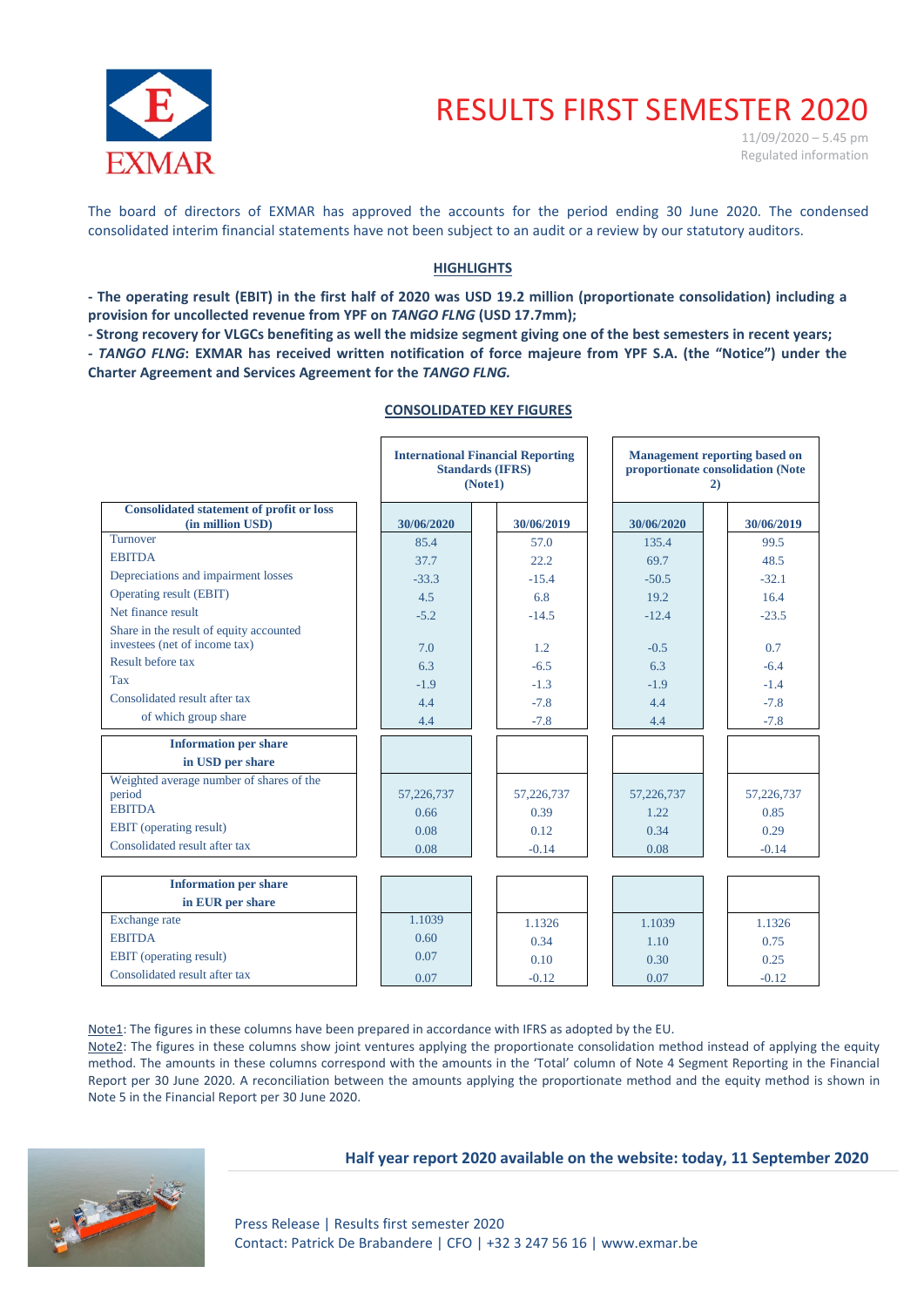#### **The figures discussed below are all based on the proportionate consolidation method**.

The operating result (EBIT) in the first half of 2020 was USD 19.2 million (as compared to USD 16.4 million for the same period in 2019, including a capital gain of USD 19.3 million). The EBIT in the first semester has been negatively affected by the recognition of a provision of USD 17.7 million for uncollected revenue from YPF on *TANGO FLNG* and by accelerated depreciation on the pressurized fleet (USD 2.6 million).

## **SHIPPING**

The operating result (EBIT) for the Business Unit Shipping in the first half of 2020 was USD 11.3 million (as compared to USD 6.9 million for the same period in 2019). This increase in EBIT is mainly explained by increased time charter rates for the midsize and VLGC fleet.

Despite the slowdown in oil and gas production due to the Pandemic with a subsequent drop in rates for the VLGCs during the second quarter the rates recovered strongly and also benefitted the midsize segment that resulted in one of the best semesters in recent years. The recovery in freight rates was inspired by strong US LPG production and long-haul LPG shipments. Also, a come-back of LPG demand in India and so more spot LPG imports were noteworthy.

| Time-Charter Equivalent (in USD per day) | <b>First Semester</b><br>2020 | <b>First Semester</b><br>2019 |
|------------------------------------------|-------------------------------|-------------------------------|
| Midsize (38,115 m <sup>3</sup> )         | 21 045                        | 18 3 33                       |
| VLGC (83,300 m <sup>3</sup> )            | 30 919                        | 22 014                        |
| Pressurized (3,500 m <sup>3</sup> )      | 6 0 2 4                       | 7 603                         |
| Pressurized (5,000 m <sup>3</sup> )      | 8 2 9 8                       | 9 1 1 9                       |

VLGC: The two VLGCs of about 88,000 m<sup>3</sup> under construction at Jiangnan Shipyard in China for account of Equinor ASA (Norway) will be delivered mid- 2021.

In addition to larger capacity than a conventional VLGC these vessels will also be dual fuelled with LPG to meet the highest possible emission standards going forward. EXMAR has reached an agreement in principle for post-delivery financing of the first vessel and is progressing well for the financing of the second vessel. Finalisation of these financings is expected in the fourth quarter 2020.

EXMAR controls only one vessel in this segment, *BW TOKYO* which has been secured on a time charter until year-end. Under the current positive freight market conditions EXMAR is optimistic to extend the vessel at rewarding terms.

*MGC:* Together with the recovery for VLGCs, especially the LPG side of the market gave strong market momentum for medium-sized gas carriers which helped grow EXMAR's midsize cover to 94% for the balance of year. For 2021 the midsize fleet already has a cover in excess of 50% affirming that the good contract portfolio in EXMAR maintained.

For the remainder of the year, it is expected that the strong LPG market will set the tone for freight market conditions while the ammonia recovery may be somewhat more sluggish and take more time.

EXMAR has received commitment for its core bankers on a refinancing of the midsize fleet at market conform conditions. It is expected to have this finalized in the fourth quarter of the year.

*Pressurized:* The pressurized freight market was hit the hardest across the entire LPG segment. EXMAR, while maintaining a strategically balanced fleet in each region, has decided to reposition a vessel East in order to take advantage of the better freight market conditions in this basin. It is expected that the pressurized freight market will remain under pressure during 2021.

The current market conditions have led management to reassess the useful life of this fleet and reduce it from 30 years to 20 years as of 2020 onwards. This change has an impact of USD 2.6 million extra depreciation for the six months included in the condensed consolidated interim financial statements.

*LNG*: EXMAR has currently only *EXCALIBUR* in its fleet, which is on charter to Excelerate until end 2021 / beginning 2022 at rewarding levels.

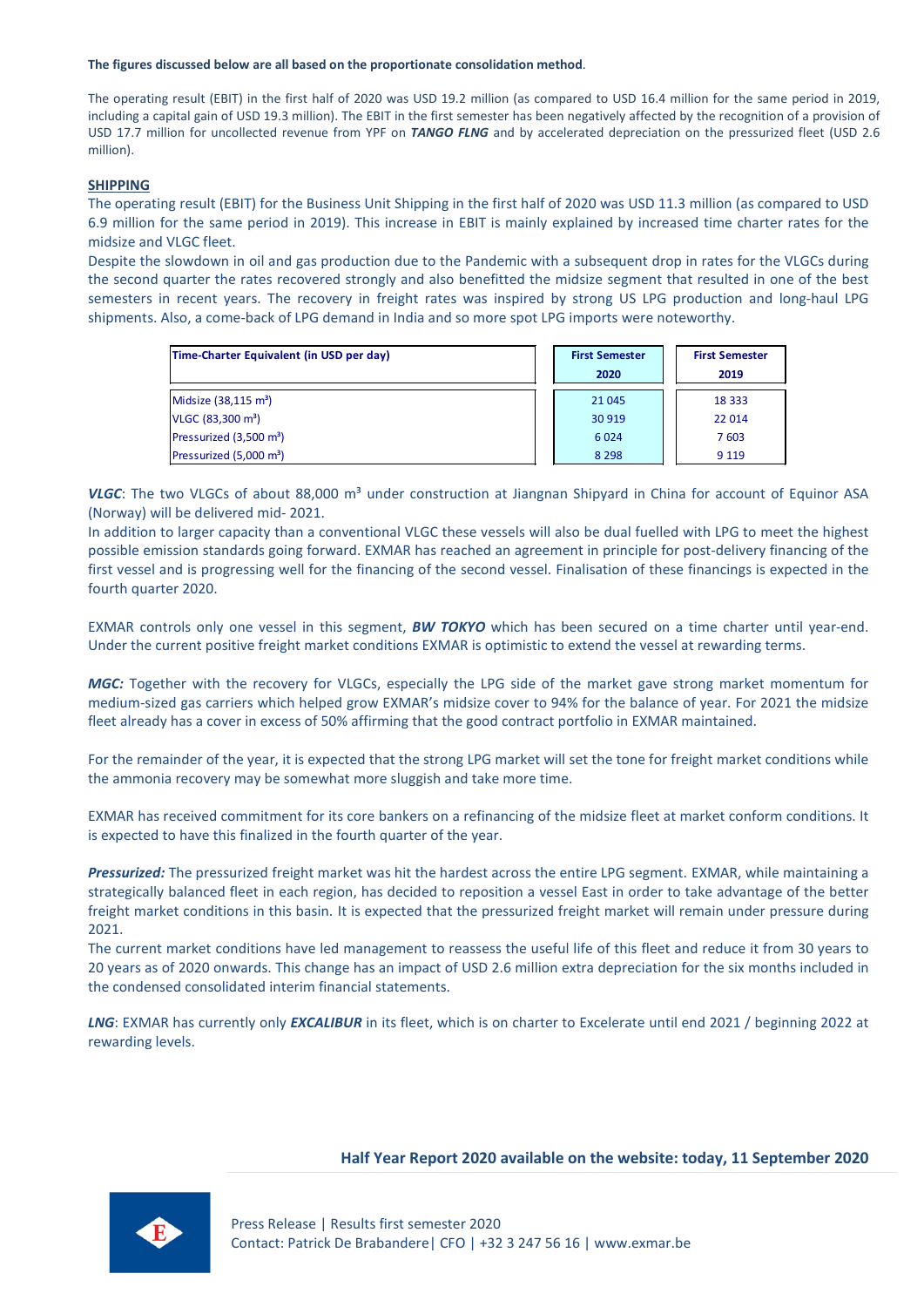#### **INFRASTRUCTURE**

The operating result (EBIT) for the Business Unit Infrastructure in the first half of 2020 was USD 6.1 million (compared to USD - 9.2 million for the first half of 2019). The main explanation for this is increased revenue as a consequence of the YPF contract for *TANGO FLNG* which started operations in the last quarter of 2019.

**TANGO FLNG** has delivered five shipments or 624,000 m<sup>3</sup> of LNG to its customer to date with an availability of 99%. Winter regime is in place now in Argentina and liquefaction activities have been stopped as from 11 May as per our customer's instruction.

As announced in our press release dated 25 June 2020, EXMAR has received from YPF a notice of force majeure. EXMAR considers the notice to be unlawful, has reserved its rights and is considering its best option to defend its interests.

Since the last payment received in June 2020, in respect of the production in March 2020, further payments have been suspended on the ground of the alleged force majeure. Management has registered a provision for uncollected revenues for a total of USD 17.7 million.

*FSRU S188* continues serving under the charter party with Gunvor. Arbitration with respect to a dispute under the contract is ongoing.

Accommodation barge *NUNCE* contributes as anticipated under its long term charter with Sonangol. For the accommodation barge *WARIBOKO*, EXMAR and TOTAL Exploration & Production Nigeria are currently discussing an amendment of the contract concluded earlier this year under current adverse market conditions.

Engineering and construction supervision of EOC's (Houston) third semisubmersible floating production system, under construction for Murphy Oil, continues. Although exploration and production activities in the Gulf have taken a deep dip, the *OPTI* concept is seen as an attractive solution in the current market with its low breakeven cost and proven performance. Activity levels and operating result of EOC for 2020 are expected to be positive.

Activity level and expected operating result of DV Offshore remain in line with projection despite the current business environment.

#### **SUPPORTING SERVICES**

The contribution of the Supporting Services to the operating result (EBIT) for the first half of 2020 was USD 1.8 million (compared to USD 18.7 million in 2019 for the same period including a capital gain of USD 19.3 million on the sale of RESLEA).

For EXMAR SHIPMANAGEMENT, from an O&M perspective, the year 2020 has been impacted by COVID-19 pandemic. The commitment, loyalty and dedication of our crew at sea, with the support from our shore-based teams and their close collaboration with our long-term partners have ensured all assets under management have been fully operational and available.

#### **UPDATE ON LIQUIDITY POSITION AND GOING CONCERN**

During the first months of the year EXMAR's liquidity position evolved positively amongst other because of the release on 26 February 2020 by the Bank of China of USD 40 million from the debt service reserve account in respect of the financing of *TANGO FLNG*. The amount of USD 40 million has been partially allocated to the repayment of bridge loans and to cover EXMAR's capital commitments.

However, on 25 June 2020 EXMAR announced having received written notification of force majeure from YPF S.A. under the Charter Agreement and Services Agreement for the *TANGO FLNG* between YPF and EXMAR. As of the date of this report the amounts outstanding amount to USD 30.3 million of which USD 24.1 million are overdue.

As a consequence of the YPF situation part of the Revolving Credit Facility of EUR 18 million granted by KBC, BNPP Fortis and Belfius (and guaranteed by GIGARANT for 50%) has been temporally suspended.

The condensed consolidated financial statements for the period ended 30 June 2020 have been prepared on a going concern basis. The main assumptions and uncertainties for EXMAR underpinning the going concern assessment are concentrated around following matters:

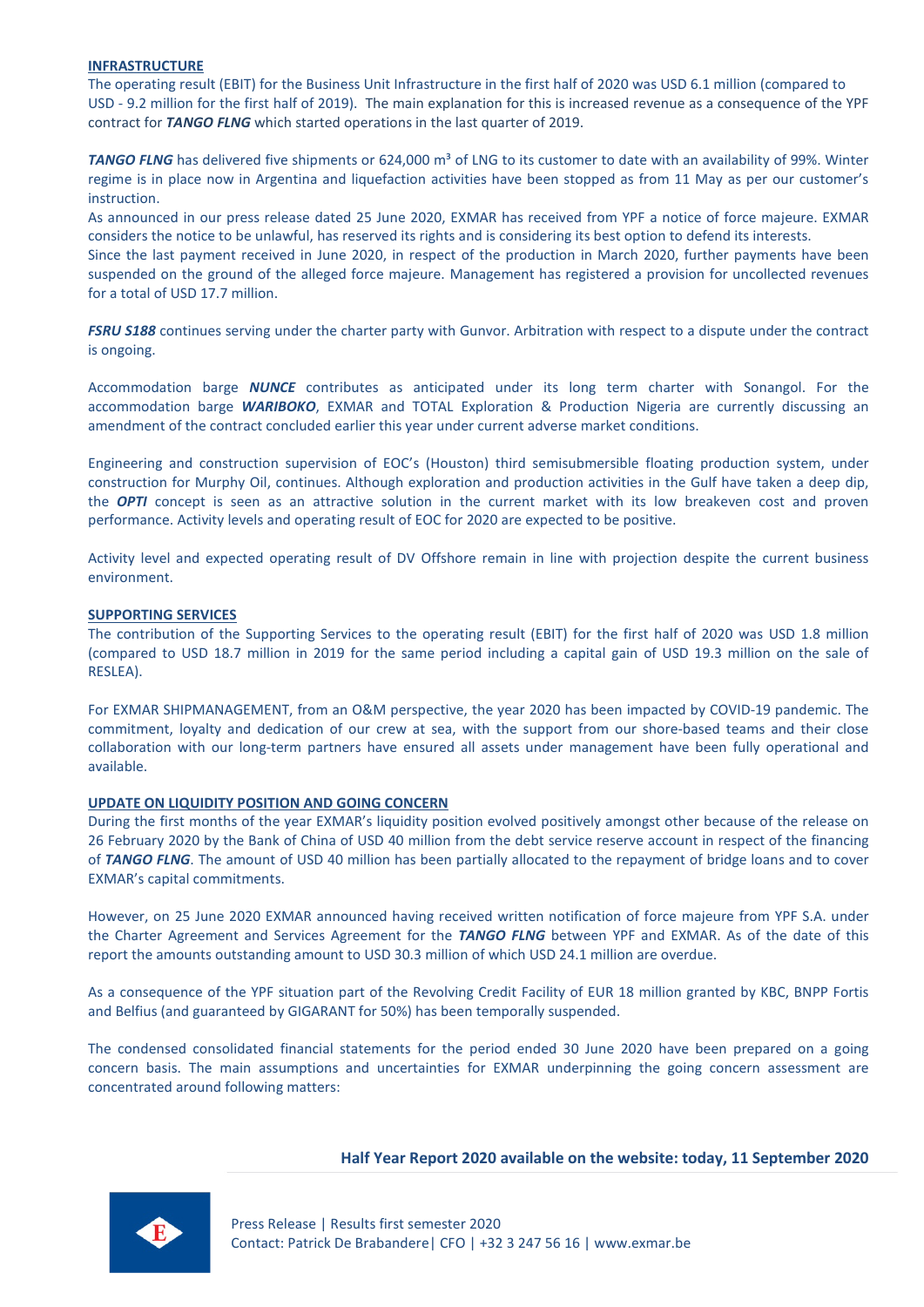- In September 2019, GUNVOR gave notice of a dispute under the Charter and has commenced arbitration. Meanwhile the hire continues to be paid by GUNVOR and management assumes that the charter remains in full force and effect and is of the opinion that the hire paid is effectively earned.

- EXMAR has received a committed offer from a Japanese Leasing company for post-delivery financing of the first VLGC under construction and is progressing well for a similar structure for the second vessel. These financings will cover the first payments in April and July 2021 of the last instalments due at delivery of the two Very Large Gas Carriers under construction at Jiangnan, amounting to USD 62 million per vessel, as well as the repayment of the USD 20 million predelivery financing at that date. Finalization of these financings is expected in the fourth quarter 2020.

- Positive outcome of the dispute with YPF leading to future income generation on the *TANGO FLNG* barge and successful collection of related receivable positions.

- Subject to a positive outcome of the YPF dispute the management expects that the EUR 18 million Revolving Credit Facility granted by KBC, BNPP Fortis and BELFIUS will be released and fully available.

- EXMAR LPG (the Joint Venture with Teekay LNG) has received commitment from a syndicate of banks led by NORDEA for a USD 280 to 310 million refinancing of the current facility expiring in June 2021. Finalization of this refinancing is expected in the fourth quarter 2020.

Considering the assumptions and uncertainties described above, the Board is confident that management will be able to maintain sufficient liquidities to meet its commitments and therefore it has an appropriate basis for the use of the going concern assumption. In the event the above assumptions are not timely met, there is a material uncertainty whether the Company will have sufficient liquidities to fulfil its obligations of at least 12 months from the date of authorizing these financial statements.

## **COVENANTS**

The Company has met all its financial covenants as at 30 June 2020 and believes that based on forecasts for the remaining of the year, and irrespective of the payments due by YPF on *TFLNG*, all covenants will be met as per December 2020.

#### **UPDATE ON COVID-19**

The COVID-19 virus and the subsequent energy demand destruction together with the volatility of oil price add more uncertainty in the world. Several operational measures on-shore and on-board have been taken by EXMAR to ensure the safety and wellbeing of our personnel and the continuity of our business operations. The majority of our ships are currently operating under medium to long-term contracts. The effect of the COVID-19 pandemic on the interim financial statements is limited with the exception of the YPF notice of Force Majeure.

Outlook for 2020: The effect of the COVID-19 pandemic is foreseen to be limited for EXMAR's results for the balance of the year but the situation is closely monitored.

#### **STATUTORY AUDITOR**

The condensed consolidated interim financial information as of and for the six months' period ended 30 June 2020 included in this document, have not been subject to an audit or a review by our statutory auditor.

## **STATEMENT ON THE TRUE AND FAIR VIEW OF THE CONDENSED INTERIM FINANCIAL STATEMENTS AND THE FAIR OVERVIEW OF THE INTERIM MANAGEMENT REPORT**

The board of directors, represented by Nicolas Saverys and Jalcos NV represented by Ludwig Criel, and the executive committee, represented by Patrick De Brabandere (CFO) and Francis Mottrie (CEO), hereby certifies, on behalf and for the account of the company, that, to their knowledge:

- the condensed consolidated interim financial information which has been prepared in accordance with IAS 34, "Interim Financial Reporting" as adopted by the European Union, give a true and fair view of the equity, financial position and financial performance of the company, and the entities included in the consolidation as a whole,

- the interim management report includes a fair overview of the information required under Article 13, §§ 5 and 6 of the Royal Decree of 14 November 2007 on the obligations of issuers of financial instruments admitted to trading on a regulated market.

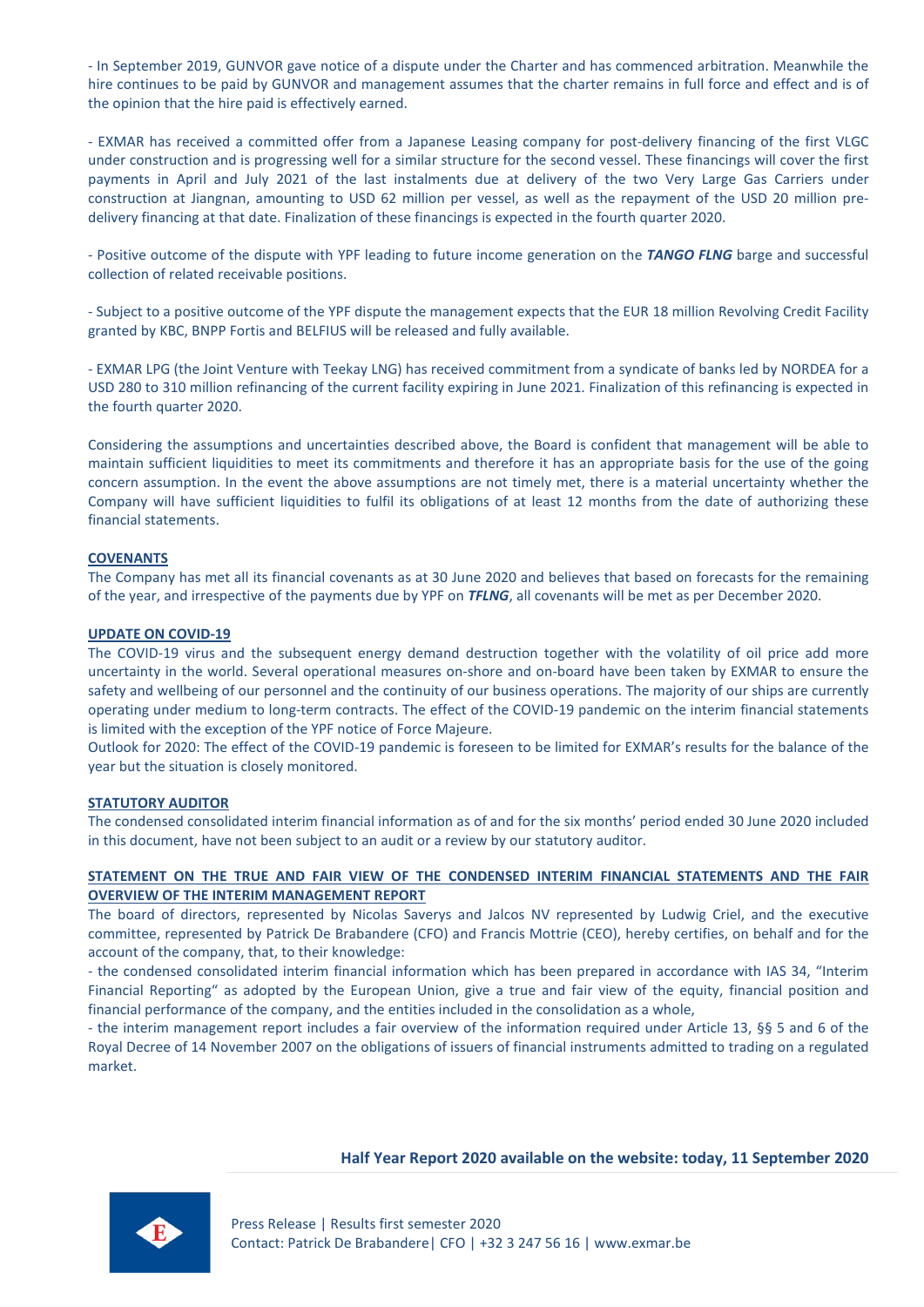## **ABOUT EXMAR**

EXMAR is a provider of floating solutions for the operation, transportation and transformation of gas. EXMAR's mission is to serve customers with innovations in the field of offshore extraction, transformation, production, storage and transportation by sea of liquefied natural gases, petrochemical gases and liquid hydrocarbons.

EXMAR creates economically viable and sustainable energy value chains in long-term alliances with first class business partners.

EXMAR designs, builds, certifies, owns and operates specialized, floating maritime infrastructure for this purpose. As well as it aims for the highest standards in performing commercial, technical, quality assurance and administrative management for the entire maritime energy industry.

#### **ANNEX**

- Condensed consolidated statement of financial position
- Condensed consolidated statement of profit or loss
- Condensed consolidated statement of comprehensive income
- Condensed consolidated statement of cash flows
- Condensed consolidated statement of changes in equity

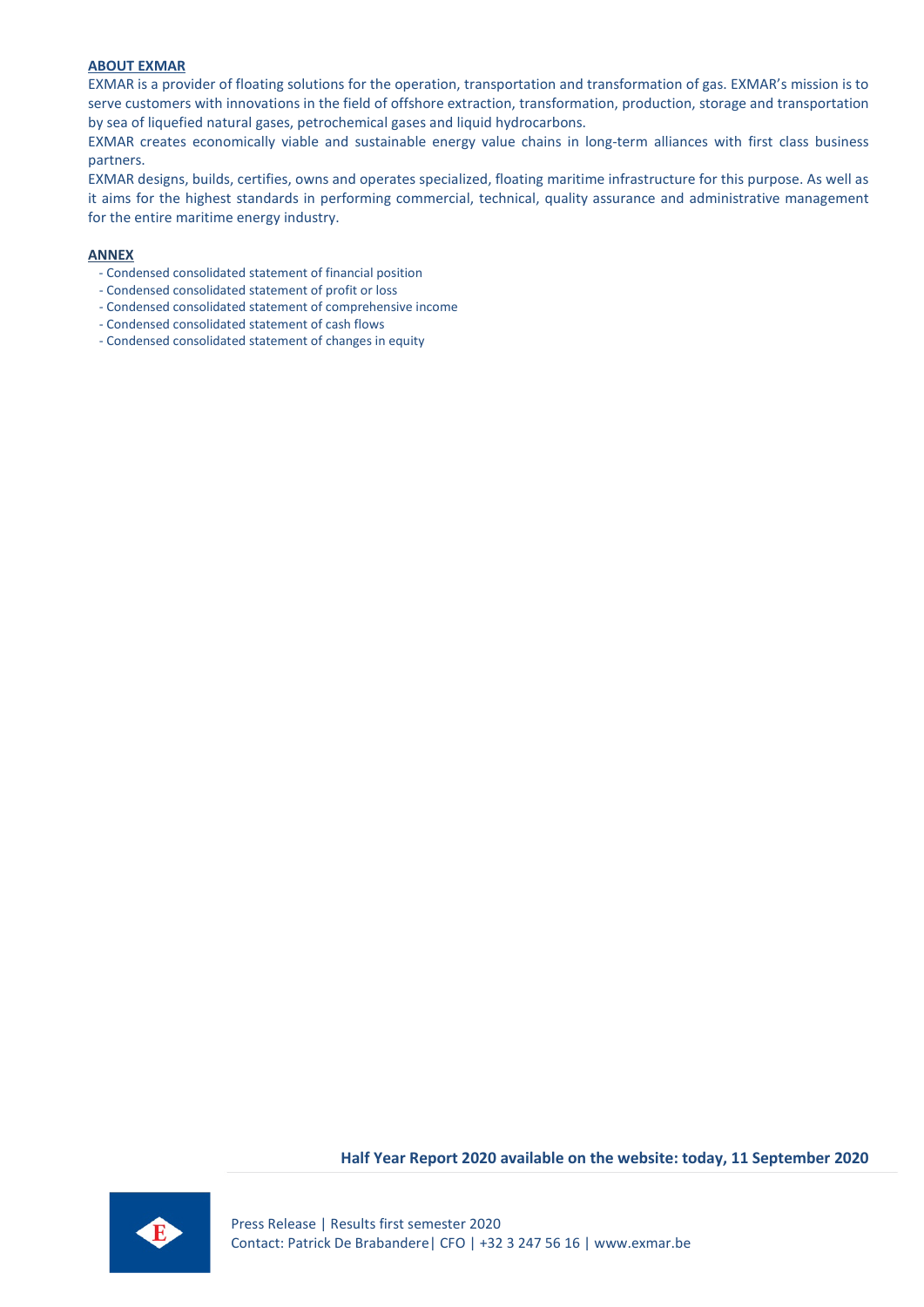

# ANNEX TO PRESS RELEASE OF 11 SEPTEMBER 2020

## **CONDENSED CONSOLIDATED STATEMENT OF FINANCIAL POSITION**

(In thousands of USD)

|                                               | 30 June<br>2020 | 31 December<br>2019 |  |
|-----------------------------------------------|-----------------|---------------------|--|
| <b>ASSETS</b>                                 |                 |                     |  |
| <b>NON-CURRENT ASSETS</b>                     | 735,771         | 729,745             |  |
| Vessels                                       | 580,317         | 576,605             |  |
| <b>Vessels</b>                                | 548,253         | 561,135             |  |
| Vessels under construction - advance payments | 32,064          | 15,470              |  |
| Other property, plant and equipment           | 1,617           | 1,797               |  |
| Intangible assets                             | 174             | 195                 |  |
| Right-of-use assets                           | 5,447           | 6,111               |  |
| Investments in equity accounted investees     | 101,656         | 95,557              |  |
| Borrowings to equity accounted investees      | 46,561          | 49,479              |  |
| <b>CURRENT ASSETS</b>                         | 113,892         | 180,022             |  |
| Non-current assets held for sale $(*)$        | 11,000          | 11,000              |  |
| Other investments                             | 2,935           | 4,170               |  |
| Trade receivables and other receivables (**)  | 31,984          | 43,603              |  |
| Current tax assets                            | 1,638           | 1,353               |  |
| Restricted cash                               | 39,256          | 67,270              |  |
| Cash and cash equivalents                     | 27,079          | 52,626              |  |
| <b>TOTAL ASSETS</b>                           | 849,663         | 909,767             |  |
| <b>EQUITY AND LIABILITIES</b>                 |                 |                     |  |
| <b>TOTAL EQUITY</b>                           | 451,296         | 448,940             |  |
| Equity attributable to owners of the Company  | 451,092         | 448,730             |  |
| Share capital                                 | 88,812          | 88,812              |  |
| Share premium                                 | 209,902         | 209,902             |  |
| Reserves                                      | 147,976         | 163,235             |  |
| Result for the period                         | 4,402           | $-13,219$           |  |
| Non-controlling interest                      | 203             | 210                 |  |
| <b>NON-CURRENT LIABILITIES</b>                | 283,947         | 325,179             |  |
| Borrowings                                    | 282,350         | 323,582             |  |
| Employee benefits                             | 1,597           | 1,597               |  |
| <b>CURRENT LIABILITIES</b>                    | 114,420         | 135,649             |  |
| Borrowings                                    | 67,209          | 81,851              |  |
| Trade debts and other payables                | 43,311          | 48,681              |  |
| Current tax liability                         | 3,900           | 5,116               |  |
| <b>TOTAL LIABILITIES</b>                      | 398,367         | 460,828             |  |
| <b>TOTAL EQUITY AND LIABILITIES</b>           | 849,663         | 909,767             |  |

*(\*) The non-current assets held for sale relate to an aircraft. Per December 31, 2019 the aircraft has also been presented as non-current asset held for sale in the balance sheet because of EXMAR's intent to sell the aircraft.*

*(\*\*) The trade and other receivable decreased compared to December 31, 2019 amongst other as a consequence of the registered provision for uncollected receivables relating to YPF (USD 17.7 million).*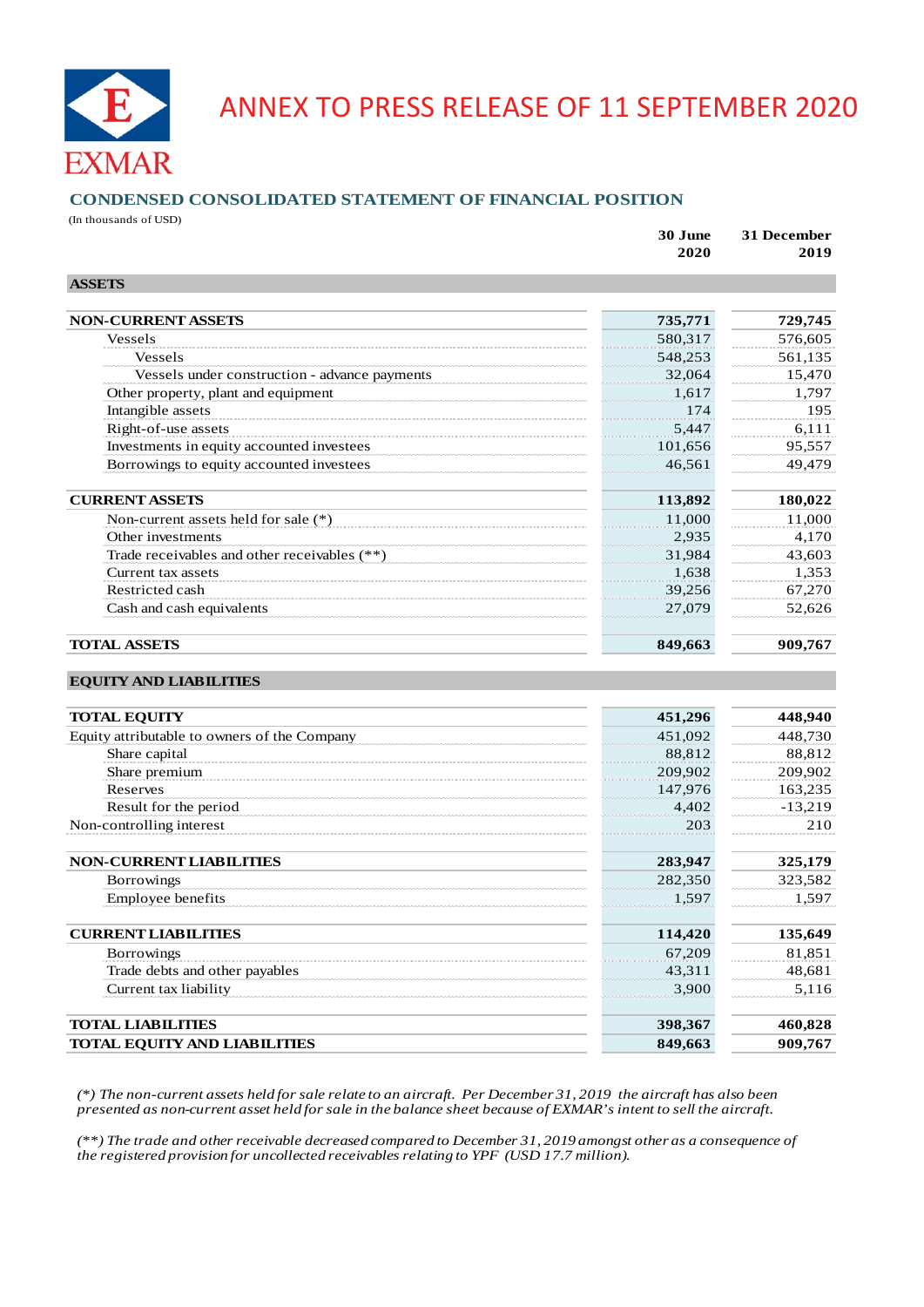## **CONDENSED CONSOLIDATED STATEMENT OF PROFIT OR LOSS AND CONDENSED CONSOLIDATED STATEMENT OF OTHER COMPREHENSIVE INCOME**

(In thousands of USD)

|                                                                            | 6 months ended | 6 months ended |
|----------------------------------------------------------------------------|----------------|----------------|
|                                                                            | 30 June        | 30 June        |
|                                                                            | 2020           | 2019           |
| <b>CONDENSED CONSOLIDATED STATEMENT OF PROFIT OR LOSS</b>                  |                |                |
| Revenue                                                                    | 85,440         | 56.960         |
| Gain on disposal                                                           | 82             | 19.327         |
| Other operating income                                                     | 4,369          | 2.645          |
| <b>Operating income</b>                                                    | 89,891         | 78,931         |
| Vessel expenses (a)                                                        | $-22,425$      | $-24,235$      |
| General and administrative expenses (b)                                    | $-14,463$      | $-16, 111$     |
| Personnel expenses (c)                                                     | $-15,264$      | $-16,427$      |
| Depreciations, amortisations and impairment loss (d)                       | $-33,277$      | $-15,352$      |
| Loss on disposal                                                           | $-1$           | $\Omega$       |
| <b>Result from operating activities</b>                                    | 4,462          | 6,806          |
| Interest income (e)                                                        | 1,339          | 2,999          |
| Interest expenses (f)                                                      | $-9,640$       | $-13,883$      |
| Other finance income $(g)$                                                 | 8,153          | 1,341          |
| Other finance expenses                                                     | $-5,055$       | $-4,902$       |
| Net finance result                                                         | $-5,203$       | $-14,445$      |
| Result before income tax and share of result of equity accounted investees | $-741$         | $-7.640$       |
| Share of result of equity accounted investees (net of income tax) (h)      | 7.002          | 1.153          |
| <b>Result before income tax</b>                                            | 6,261          | $-6,487$       |
| Income tax expense                                                         | $-1,865$       | $-1,317$       |
| <b>Result for the period</b>                                               | 4,396          | $-7,804$       |
| Attributable to:                                                           |                |                |
| Non-controlling interest                                                   | $-6$           | 30             |
| Owners of the Company                                                      | 4,402          | $-7,834$       |
| <b>Result for the period</b>                                               | 4,396          | $-7,804$       |
| Basic earnings per share (in USD)                                          | 0.08           | $-0.14$        |
| Diluted earnings per share (in USD)                                        | 0.08           | $-0.14$        |
| <b>CONDENSED CONSOLIDATED STATEMENT OF COMPREHENSIVE INCOME</b>            |                |                |
| <b>Result for the period</b>                                               | 4,396          | $-7,804$       |
| Items that are or may be reclassified subsequently to profit or loss:      |                |                |
| Equity accounted investees - share in other comprehensive income           | $-2,024$       | $-2,691$       |
| Foreign currency translation differences                                   | $-17$          | $-37$          |
| Total other comprehensive income for the period (net of income tax)        | $-2,041$       | $-2.728$       |
| Total comprehensive income for the period                                  | 2,355          | $-10,532$      |
|                                                                            |                |                |
| Total comprehensive income attributable to:                                |                |                |
| Non-controlling interest                                                   | $-7$           | 30             |
| Owners of the Company                                                      | 2,362          | $-10,562$      |
| Total comprehensive income for the period                                  | 2,355          | $-10,532$      |

*(a) Vessel expenses decreased compared to the comparative period, mainly as a consequence of start-up expenses for TFLNG in the first semester of 2019.* 

*(b) General and administrative expenses decreased compared to the comparative period, amongst others as a consequence of decreased travel expenses.* 

*(c) Personnel expenses decreased compared to June 2019, mainly as a consequence of decreased number of personnel members. The effective number of personnel members in service per June 30, 2020 amounts to 275 (June 30, 2019: 304).* 

*(d) Depreciations, amortizations & impairment loss increased compared to June 2019, mainly as a consequence of the registration of a provision for uncollected receivables relating to YPF for a total amount of USD 17.7 million and extra depreciations on the pressurized fleet as a consequence of the reassessment of the useful life of this fleet from 30 to 20 years (USD 2.6 million).* 

*(e) Interest income decreased compared to the comparative period, mainly as a consequence of interest received in 2019 on the cancelled shipbuilding contracts for 2 VLGC's.* 

*(f) Interest expenses decreased compared to June 2019, this can be mainly explained by decreased loan amounts and decreased reference rates (LIBOR and NIBOR).* 

*(g) Other finance income increased compared to the preceding period, mainly as a consequence of the unrealized exchange gain on the NOK bond (USD 7,3 million). The NOK/USD exchange rate amounted to 0.102621 per June 30, 2020 (0.113891 per December 31, 2019).*  (h) The increase of the share of result of equity accounted investees is mainly explained by increased timecharter rates for the midsize and *VLGC fleet.* 

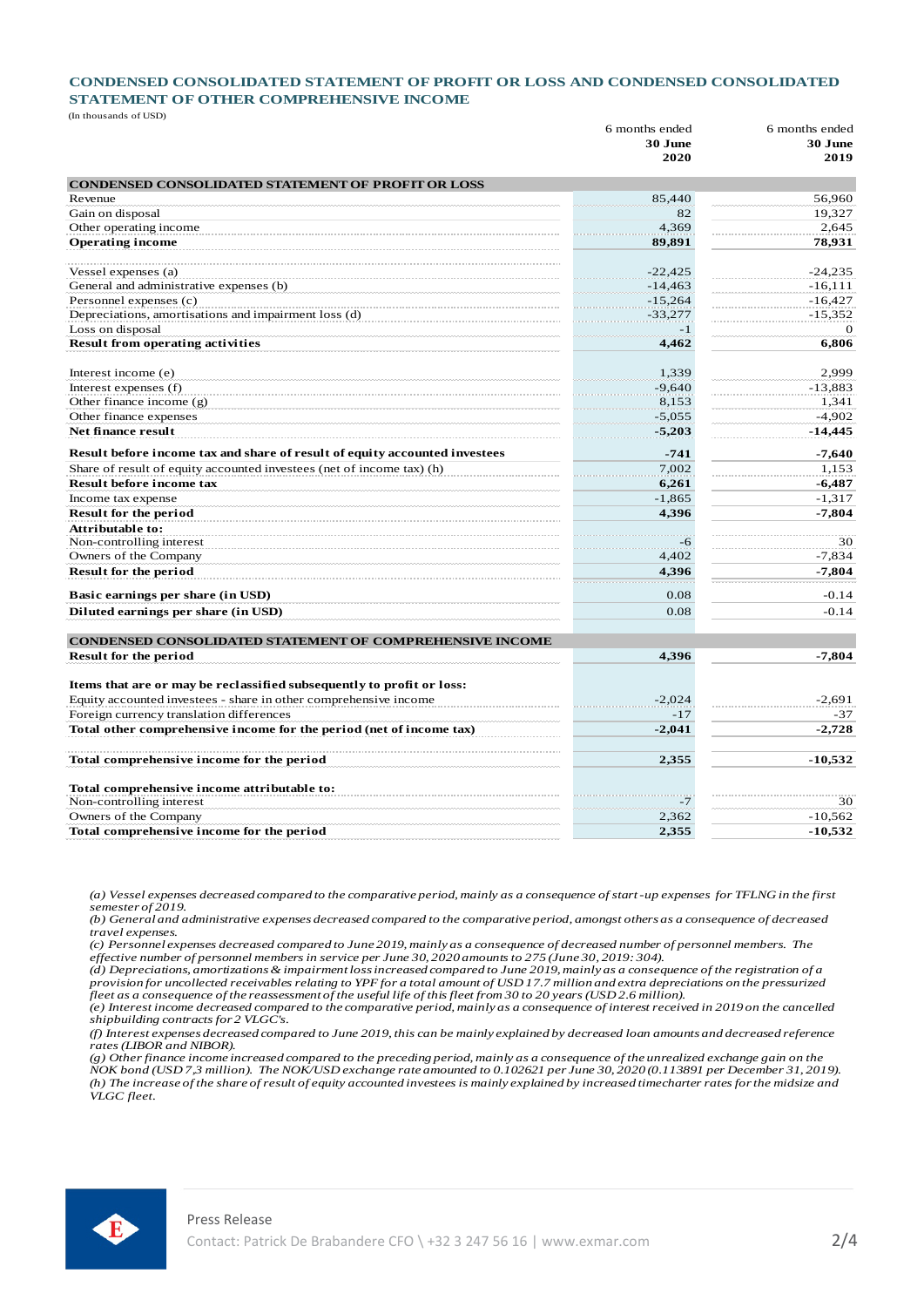## **CONDENSED CONSOLIDATED STATEMENT OF CASH FLOWS**

(In thousands of USD)

|                                                                                                                      | 6 months ended            | 6 months ended |  |
|----------------------------------------------------------------------------------------------------------------------|---------------------------|----------------|--|
|                                                                                                                      | 30 June                   | 30 June        |  |
|                                                                                                                      | 2020                      | 2019           |  |
| <b>OPERATING ACTIVITIES</b>                                                                                          |                           |                |  |
| Result for the period                                                                                                | 4,396                     | $-7,804$       |  |
| Share of result of equity accounted investees (net of income tax)                                                    | $-7,002$                  | $-1,153$       |  |
| Depreciations, amortisations & impairment loss                                                                       | 32,211                    | 13,355         |  |
| Depreciations IFRS 16                                                                                                | 1,066                     | 1,997          |  |
| Profit or loss effect equity securities measured at FVTPL                                                            | 1,139                     | $-310$         |  |
| Net interest expenses/ (income)                                                                                      | 8,301                     | 10,884         |  |
| Income tax expense/ (income)                                                                                         | 1.865                     | 1,317          |  |
| Net gain on sale of assets                                                                                           | $-81$                     | $-19,327$      |  |
| <b>Exchange differences</b>                                                                                          | $-7,325$                  | 884            |  |
| Dividend income                                                                                                      | $-121$                    | $-109$         |  |
| Gross cash flow from operating activities                                                                            | 34,449                    | $-265$         |  |
| (Increase)/decrease of trade and other receivables (*)                                                               | $-4,916$                  | $-4,952$       |  |
| Increase/(decrease) of trade and other payables                                                                      | $-5,369$                  | 7,149          |  |
| Cash generated from operating activities                                                                             | 24,164                    | 1,932          |  |
| Interest paid                                                                                                        | $-8,848$                  | $-13,017$      |  |
| Interest paid IFRS 16                                                                                                | $-93$                     | $-705$         |  |
| Interest received                                                                                                    | 1,333                     | 3.016          |  |
| Income taxes paid                                                                                                    | $-3,365$                  | $-119$         |  |
| NET CASH FROM OPERATING ACTIVITIES                                                                                   | 13,191                    | $-8,893$       |  |
| <b>INVESTING ACTIVITIES</b>                                                                                          |                           |                |  |
| Acquisition of vessels and vessels under construction (**)                                                           | $-17,810$                 | 16,031         |  |
| Acquisition of other property plant and equipment                                                                    | $-48$                     | $-199$         |  |
| Acquisition of intangible assets                                                                                     | $-17$                     | $-157$         |  |
| Proceeds from the sale of vessels and other property, plant and equipment                                            | 81                        | 51             |  |
| Dividends from equity accounted investees                                                                            | 1,098                     | 5,000          |  |
| Other dividends received                                                                                             | 121                       | 109            |  |
| Borrowings to equity accounted investees                                                                             | $-250$                    | 0              |  |
| Repayments from equity accounted investees                                                                           | 0                         | $\Omega$       |  |
| NET CASH FROM INVESTING ACTIVITIES                                                                                   | $-16,826$                 | 20,835         |  |
| <b>FINANCING ACTIVITIES</b>                                                                                          |                           |                |  |
| Proceeds from new borrowings                                                                                         | 13,778                    | 132,393        |  |
| Repayment of borrowings                                                                                              | $-46,952$                 | $-154,523$     |  |
| Repayment of lease liabilities IFRS 16                                                                               |                           | $-1,335$       |  |
| Payment of banking fees/ debt transaction costs                                                                      | $-16,706$<br>$\mathbf{0}$ | $-2,810$       |  |
| Increase in restricted cash                                                                                          | $-11,986$                 | $\theta$       |  |
| Decrease in restricted cash                                                                                          | 40,000                    | $\theta$       |  |
| NET CASH FROM FINANCING ACTIVITIES                                                                                   | $-21,866$                 | $-26,275$      |  |
| NET INCREASE/ (DECREASE) IN CASH AND CASH EQUIVALENTS                                                                | $-25,501$                 | $-14,333$      |  |
|                                                                                                                      |                           |                |  |
| RECONCILIATION OF NET INCREASE/(DECREASE) IN CASH AND CASH EQUIVALENTS<br>Net cash and cash equivalents at 1 January | 52,626                    | 39,837         |  |
| Net increase/(decrease) in cash and cash equivalents                                                                 | $-25,501$                 | $-14,333$      |  |
| Exchange rate fluctuations on cash and cash equivalents                                                              | $-46$                     | $-423$         |  |
| NET CASH AND CASH EQUIVALENTS AT 30 JUNE                                                                             | 27,079                    | 25,081         |  |
|                                                                                                                      |                           |                |  |

*(\*) The movement in trade and other receivables is corrected for the registered provision for uncollected receivables relating to YPF (USD 17.7 million) as this movement is a non-cash movement.* 

*(\*\*) The acquisition of vessels and vessels under construction per 30/06/2019 has been corrected with the recovered amount from the Korean Development Bank in respect of advance payments made for 2 VLGC's and acquisitions not yet paid.*